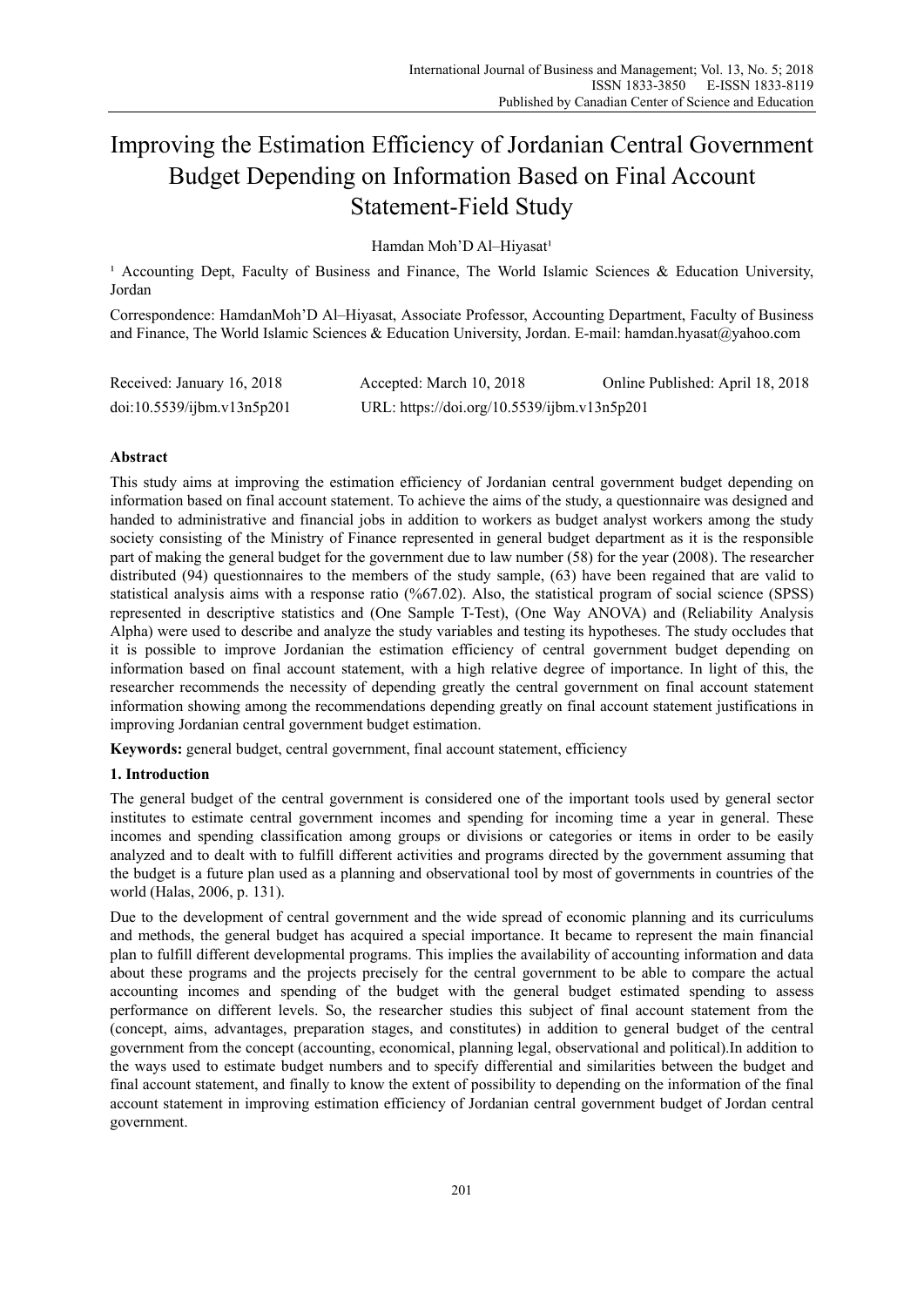#### *1.1 Problem of the Study*

The researcher noticed that the estimation of Jordanian central government budget do not be on exact scientific bases, this makes it very difficult to act its role as a planning and observational tool. Ensuring this the estimations mentioned in the law of the general budget for the years (2010-2015) table 1 indicates this.

Table 1. Explains the ratio of ultimate incomes in summative spending

| 2010     | 2011                | 2012 | $\sim$ | 201<br>201' | <b>2012</b>  |
|----------|---------------------|------|--------|-------------|--------------|
| 81.<br>- | $70^{\circ}$<br>, . | ن. ب | $\sim$ | ر_          | OЛ<br>- 1. 1 |

Resource: general financial bulletin (2015, p. 12).

Consequently, the study problem can be structured in the following two questions:

• Can the efficiency of the central government general budget estimation be improved depending on information based on final account statement?

• Are there significant moral differences between the views of different parts of the study sample concerning the general budget of Jordan central government estimation depending on information based on final account statement?

#### *1.2 Importance of the Study*

The importance of the study arouses as it is a scientific addition for the subject of governmental accounting because of the rarity of studies in this field. In addition, it tackles an important sector of Jordanian economical sectors represented in improving the estimation efficiency of the Jordanian central government budget.

## *1.3 Objectives of the Study*

The main aim of the study lies in:

First: Recognizing information based on final account statement information and to the extent of depending on it in improving the estimation efficiency of Jordanian central government budget.

Second: Helping the central government administrations to make use of information based on final account statement which reflect positively on its performance in general and on the central government budget in precise through introducing recommendations based on this study results.

#### **2. Theoretical Frame of the Study**

#### *2.1 The Concept of Final Account Statement of the Central Government*

The second Article 2 of the Financial bylaw No (3) for the year (1994) and its modification has defined the final account as stating the budget accountings, and as a result of fulfilling over the meant financial year in accordance with the bases and criteria trusted in this bylaw and the laws and legislations. The final account can also be defined as stating the incomes of the government and their actual uses during the previous accounting period and what results as extra or shortage cash. (Ismail & Adas, 2010, p. 471). Also, the government financial bulletin for the year (2015, p. 1) defined the central government as "represents all governmental ministries and departments that takes its budget from the law of general gadget of the state". Whereas the current study defines the final account statement of the central government as it is stated in the questionnaire items used in this study.

#### 2.1.1 Aims of Preparing Final Account Statement

The final account reflects the result of the government financial performance as a whole since it summarizes the actual incomes and spending and financing resources in addition to showing general government surplus and shortage over the ended financial year (Ahmero, 2003, p.205). The aim of preparing the central government final account statement is to show its financial position and the results related to its administration of public cash through:

• Knowing the extent of efficiency in preparing central government general budget estimations and showing the government financial position. It shows the result of what has been achieved of surplus and shortage and the degree of capability of financial control through making sure that spending operations have been made according to allowances stated in the central government general budget. And that the spending operations have been made on the specified aims and making sure not to overcome the allowances stated in the law of the central government general budget. (Ismail & Adas, 2010, p. 474) and (Al-Khatib & Mahaini, 2008, p. 342).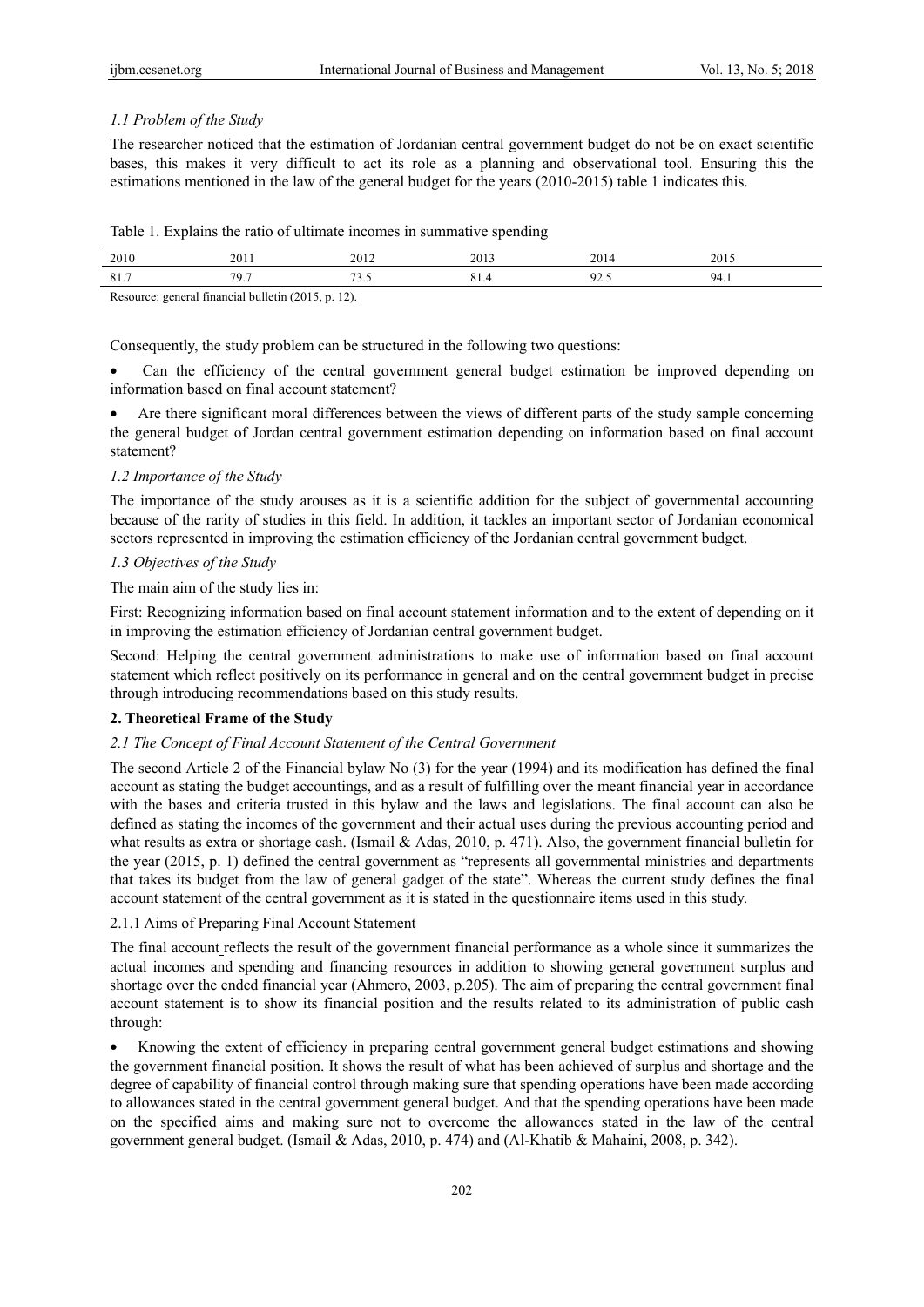• Hijazi (2007, p.348) sees that final account statement enables to introduce government achievements and show the extent of stated and evaluate its performance in aims accomplishment in an accurate and actual way and final account is done in two stages, they are :

The first stage: subtracting real spending from real incomes to have surplus decrement of budget before financing.

The second stage: adding the result of the first stage whatever it was the surplus of finance, but if it was decrement, it added finance uses then we come up to the difference between the two sides which represents treasury surplus after finance or treasury unfinanced decrement.

From what precedes, the researcher notices the importance of final account as control tool to know the extent of suitability of estimating incomes and spending ways, and improving them to get to as more and more accurate numbers.

## 2.1.2 Final Account Elements

Final account statement shows actual financial incomes and actual current spending for each financial year, also it indicates actual year saving (increasing actual incomes upon actual spending) or actual year decrement (increasing actual spending upon actual incomes). Also the final account indicates actual financial budget information (loan portions and due profits and their financial resources). Final account statement also shows the actual surplus or decrement after financing, the part of finance and resources are equal in final account statement (Abd -el Jaleel, 2008, p. 80).

| Actual spending                                  | Actual incomes                 |
|--------------------------------------------------|--------------------------------|
| Type of spending                                 | Type of income                 |
| Current spending                                 | Current incomes                |
| Capital spending financed by treasury            | Capital incomes                |
| Capital spending financed by loans and donations |                                |
| Actual surplus                                   | Actual decrement               |
| Finance budget                                   |                                |
| Finance resources                                |                                |
| Actual surplus                                   | Actual decrement               |
| Loans portions and profits paid                  | loans                          |
| Actual decrement after financing                 | Actual surplus after financing |
| Total                                            | total                          |

Table 2.The elements of final account statement

## *2.2 The Concept of Central Government General Budget*

The second part of the general budget regulation law No (58) year (2008) defined the general budget of the central government as "the government plan for the next financial year to achieve the national aims in a medium range financial frame. The general budget of the central government is considered as a financial estimated plan the government expects containing spending and incomes of the state during the next period that is usually estimated a year, and expected to be approved by the national council. It is a document containing a detailed program for the government work (Ghura, 2016, p. 8).

The researchers investigated the concept of general budget of the central government in light of what is mentioned of different definitions whether they are from accounting view or economical or planning or legal or control or political that can be explained as following:

**First: accounting concept of budget:** which views the budget as accounting numbers representing portions that are expected to be spent and the incomes that are expected to be raised during a next period of a year (Salloum & Mahaini, 2007, p. 96).

**Second: The economical concept of the budget:** The general budget includes the necessary programs to achieve the economical aims such as distributing state projects and the policies necessary to guide the national economy towards progress and increasing national product (Al-Khatib & Mahaini, 2008, p. 274)

**Third: planning concept of budget**: The general budget can be viewed as a basic tool for planning as there is a relation between the estimations and the aims, the main activity becomes as analyzing the numbers in light of the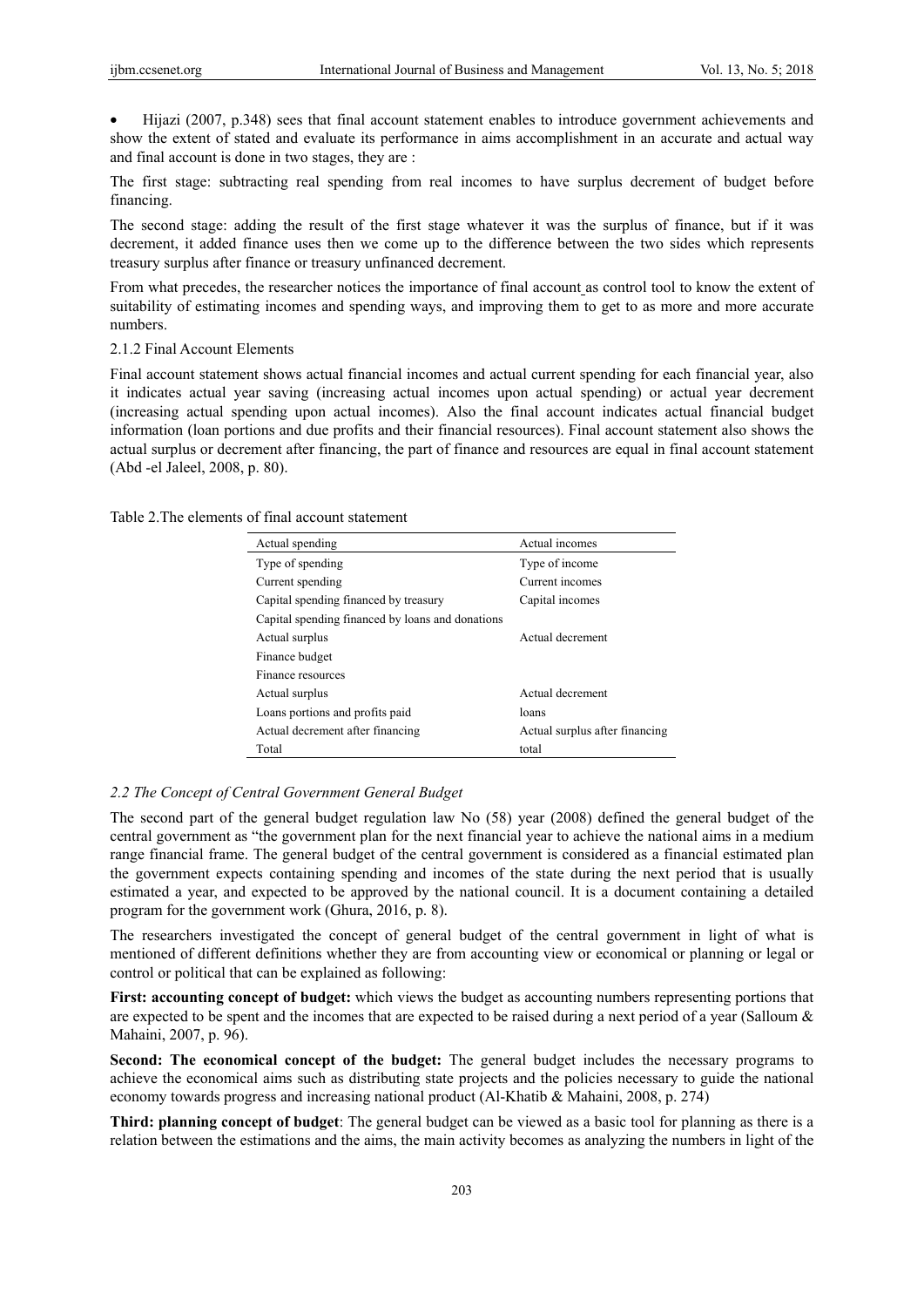general policies (Salloum & Mahaini, 2007, p. 97).

**Fourth: The legal concept of the budget:** The general budget is considered as a legal document issued by the legislative authority and become obligatory to be fulfilled by all the departments of the state and its different institutions (Ismail & Adas, 2010, p. 128).

**Fifth: The control concept of the budget:** The budget is considered as the general budget effective control tool by checking the accordance of actual execution of the assigned plans.in addition to studying the causes of deviation in fulfillment if they exist, and to take necessary procedures to correct mistakes and prevent reoccurrence (Yaghi, 2011, p. 446).

**Sixth: the political concept of the budget:** The general budget is a reflection of the financial, economical and political policy of the state. So, the legislative authority undertakes authorizing the executive authority to execute the general budget items of incoming and spending according to the general policy of the state (Mahmoud, 2011, p. 143).

According to what is previously above mentioned, the researcher can define the central general government budget as "a short range financial plan indicating the cost of the activities of governmental units during a coming financial year and its finance resources represented in numbers in a way that complies the needs of financial administration of the government from the data and information necessary to take decisions and delineate financial and economical policies, and setting the plans of economical development and evaluating efficiency and affectivity of performance.

2.2.1 The Methods Used to Estimate Numbers of the General Central Government Budget

The stage of preparation of the estimation of the next period is the one of the most important stage that the budget passes through. This is as the executive authority in Jordan preparing the central general government budget and make it ready as it is her responsibility for achieving the state aims and ability to put estimations and decide priorities from what information available about state financial and economical ability and its citizens needs efficiently. Efficiency means the ability to highlight the value and reduce expenses. It is not possible to achieve efficiency in case of only reducing expenses, but the two aims should be achieved together (Ashi, 2016, p. 12).

It is worth mentioning that there are many ways to estimate general incomes and sending of the central government can be specified as the following:

• The historical way (Automatic estimation way). This way suggests that what happened in the past will continue in the future. Up to this way, the actual sums are taken for incomes and spending that are evident in the final account for the ended financial year as estimations of the coming year budget. This way is distinguished of its simplicity and easiness and eliminating personal estimation (Hijazi, 2007, p. 89).

• **The economical circulation way:** According to this way, it depends on economical circulations that the economy passes through in both stagnation or prosperity in estimation of general incomes and spending (Hajjawi, 2004, p. 162).

• **3. The medial way:** According to this way, the general incomes are estimated that are expected to be earned during the next financial year on bases of the medial of actual increase in incomes in specific previous years rating from three to five years (Ghura, 2016, p. 55).

• **The direct estimation way:** This way provides the specialized authority in estimating general incomes with the whole freedom to estimate the different expected incomes during the coming year and to depend on any method chosen to them to be guided with the incomes that are actually earned in the previous years, and what has been earned of incomes in the current year up to the time of preparing the estimations and the changes expected to happen next year (Ghura, 2016, p. 56).

Consequently, the researcher noticed there are many ways used to estimating the numbers of the central government general budget which urges from the central government to consider reality in estimating spending and incomes in the budget because the defects that occur in estimating spending and incomes will affect in a direct way on the result of the general budget for stagnation or surplus.

2.2.2 The Similarities between Final Account and General Budget of Central Government

Similarities between final account and general budget of central government are the following:

- Both of them include incomes and spending.
- The government represented in ministry of finance is specialized with preparing both of them.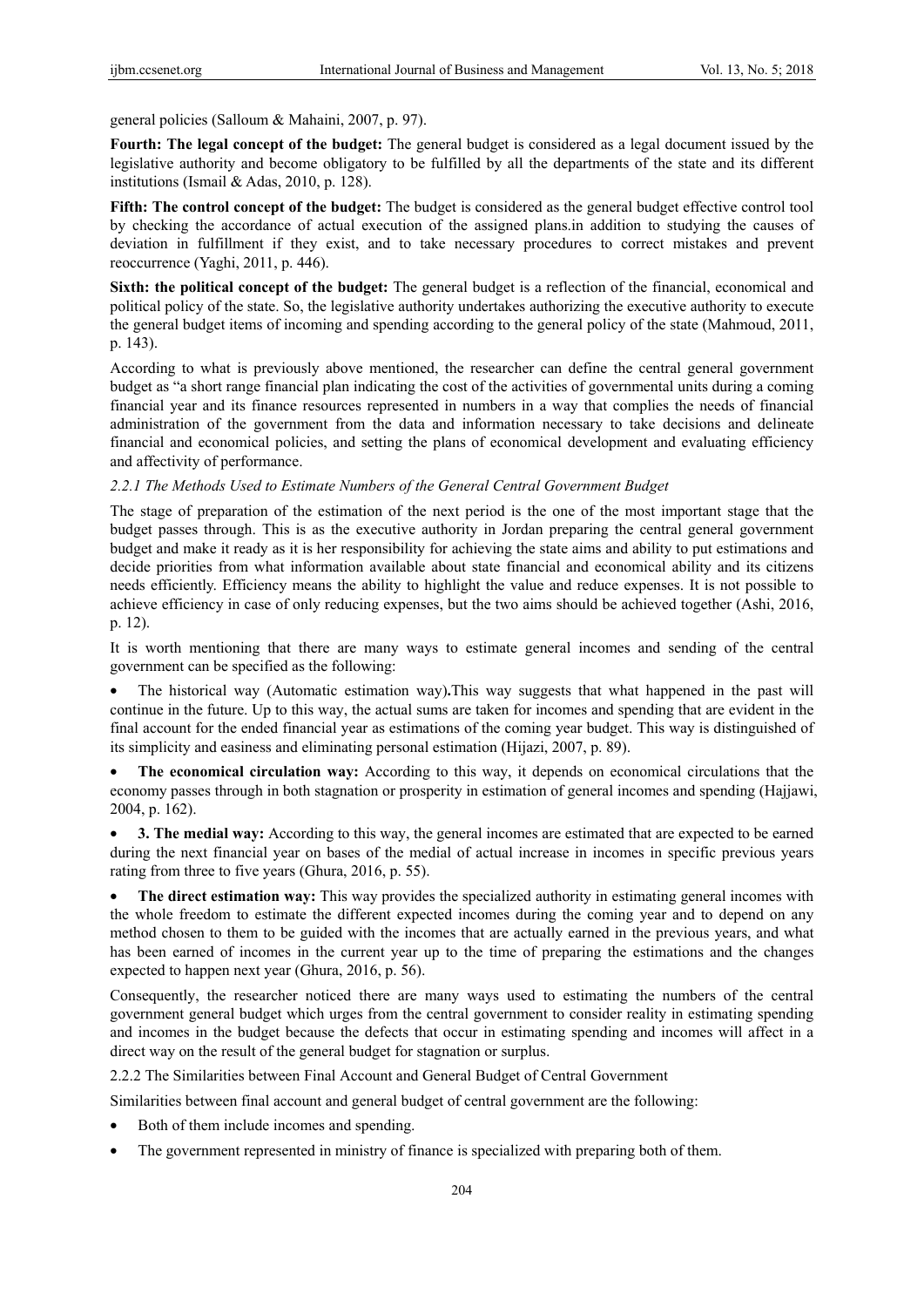• One classification is followed in classifying general incomes and spending and final account (Ghura, 2016, p. 17).

2.2.3 Differences between Final Account and Central General Government Budget

Differences between final account and central general government budget are represented in the following:

• The numbers of the general budget related to incomes and spending are estimative, that is possibility, whereas the numbers of final account are actual for the incomes that are really earned, and the spending that are really spent.

• The general budget is prepared for a coming financial year but the final account is prepared for an ended year (Ghura, 2016, p. 17).

It is worth mentioning that what distinguishes this study upon other studies is that it came in the time of failure department of Jordan general budget in establishing accurate estimations for the central government budget for many following years. It also focused on improving efficiency of estimating Jordan general central government budget depending on information based on final account. Moreover, the study is distinguished for environment of its society sample, problem and questions it tackles and its variables and aim it searched for.

## **3. Methodology of the Study**

In light of hypotheses this study aimed to test, the researcher collected data and analyzed them statistically using descriptive analytical approach as it is suitable to the study nature and its conditions and timing.

## *3.1 The Model of the Study*

Figure 1 downward indicates the variables that the study includes, they are: independent variable represented in (final account statement information) and which is expected to have a role in (improving efficiency of central general government budget estimations) as dependent variable



## *3.2 Hypotheses of the Study*

The study depends on the following testing validity of hypotheses:

HO1**:** There is no role for information of final account statement in improving efficiency of estimating Jordan general government budget from the point of view of general budget department employees.

HO2**:** There are no significant differences to the role of information of final account statement in improving efficiency of estimating central Jordan general government budget due to demographic variables of general budget department employees.

#### *3.3 Data Collection Resources*

Necessary data for the study is obtained from two resources: the first is the secondary resource where data is by reviewing to what scientific books and magazines mentioned and internet sites and addition to governmental legislations of the study subject. The other resource is the primary resource that their basic data are obtained depending on the questionnaire designed especially for this study.

## *3.4 Study Instrument*

A questionnaire is developed specially for this study depending on the theoretical frame and the previous studies consist of an introduction and two parts. The first part includes the special information of demographic variables of the study sample which are (gender, job title, experience, scientific qualification, scientific specialization).

The second part contains (11) questions aiming to study improving the efficiency of estimating central Jordan general government budget depending on final account statement information. To guarantee suitability of the tool of the study, to measure the aim that it is developed for, it has been changed into quantitative data using data as per Likert scale with its Five degrees and this scale will be dependent to test hypotheses according to the criteria explained in table3 down below which the study (Al- Hiyasat, 2013, p. 202) depended on.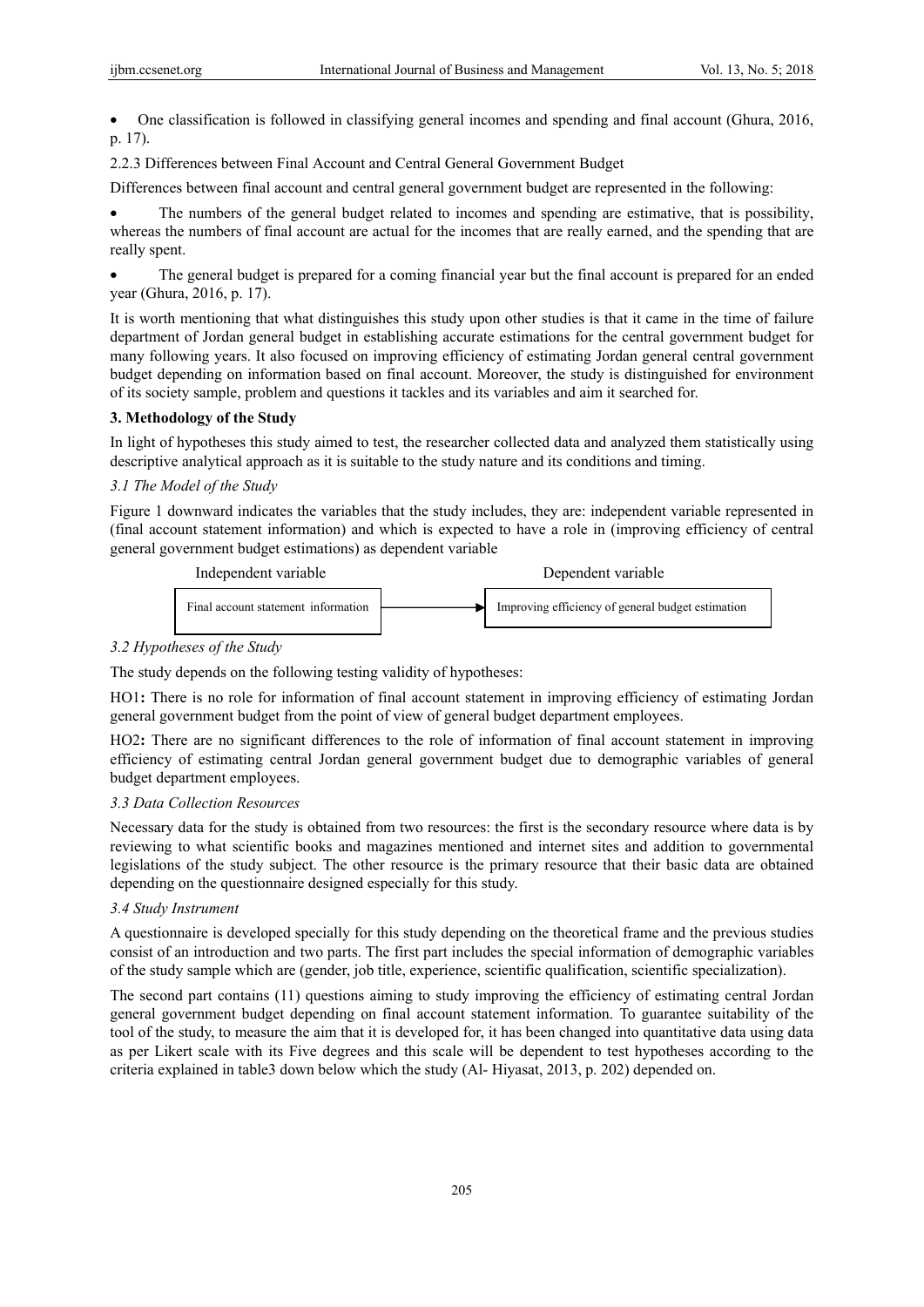| Effect degree | Weight       | The importance according to medium |
|---------------|--------------|------------------------------------|
| Very big      | $(5)$ points | Very high                          |
| Big           | $(4)$ points | High                               |
| Medium        | $(3)$ points | Medium                             |
| Weak          | $(2)$ points | Low                                |
| No effect     | $(1)$ point  | Very low                           |

#### Table 3. Five point Likert scale

#### *3.5 Validation of Study Tool and Its Stability*

The study has been shown to (7) seven arbitrators of accounting and statistics professors in Jordanian universities, they present their views about how suitable the items of the study are. Omitting and modifications have been made to the questionnaire in light of the notes from them. This ensures external validity and content validity of the study tool. Also, stability coefficient (Cronbach Alpha) is computed to ensure internal consistency of the items of the questionnaire as it is the main study tool. The value of the coefficient was (%87.2) and this is a high ratio for the aims of the study data analyses and testing its hypotheses (Guajarati, 2004, p. 359; Sekaran, 2010, p. 311).

#### *3.6 Community and Sample of the Study*

Study community consists of the ministry of Finance represented in the department of the general budget as it is the authority responsible for preparing the general budget of the state according to the law number (58) year (2008). Whereas the study sample consists the employees in the administrative and financial jobs, in addition to employees who work as budget analyst in the study community and there are (94) ninety four employees. The questionnaire has been distributed among them, the questionnaires that are regained are (63) which means (%67.02) of the whole number of the distributed questionnaires, all of them have been statistically analyzed.

#### *3.7 Statistical Methods*

To accomplish the study aims and test its hypotheses, the researcher depended on many statistical methods in accordance with the nature of the study. Results have been obtained using Statistical Package for Social Science (SPSS).Statistical methods used as the following:

First: (Descriptive Statistical Measures) test to describe the characteristics of the study sample such as ; means, frequency, percentages and standard deviation

Second: (One Sample T-Test) to assure or negate the first hypothesis (HO1)

Third: (One Way ANOVA) test to assure or negate the second hypothesis (HO2)

Fourth: (Reliability Analysis Alpha) test to measure the degree of validity of the sample members responses of the study on the questionnaire items.

## **4. Questionnaire Responses Analysis and Hypotheses Testing**

#### *4.1 Analyzing the Distribution of the Study Sample*

Analyzing the distribution of the study sample upon the personal and demographic characteristics of the study sample which is measured through questions number (1-5) from the questionnaire as indicated in tables (4-8).The results are as follows:

| Study category | Frequency | percentage |
|----------------|-----------|------------|
| Female         |           | %12.699    |
| Male           | 55        | %87.301    |
| Total          | 63        | %100       |

|  | Table 4. Sample study distribution according to gender |  |
|--|--------------------------------------------------------|--|
|  |                                                        |  |

We can notice from the table 4 that the male category shaped the great with a ratio of (category of  $(\%87.301)$ ) whereas the female category has been a percentage of (%12.699), and it is the smallest category of the sample of the study. This result explains the existence of positive effect multiple views of the study sample members.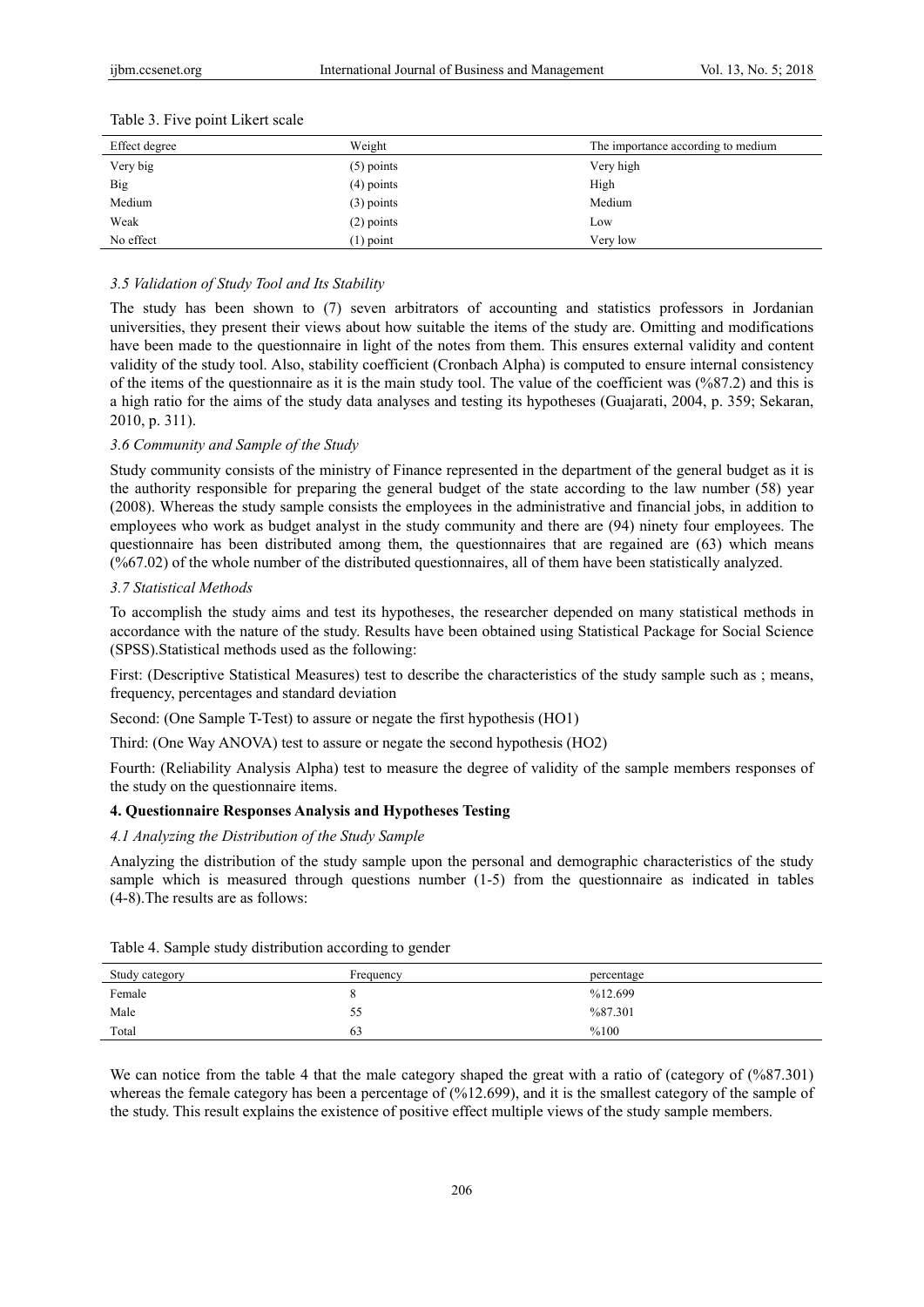| Table 5. Distributing members of the study sample according to job title |  |  |  |
|--------------------------------------------------------------------------|--|--|--|
|                                                                          |  |  |  |

| Study category             | Frequency | percentage |
|----------------------------|-----------|------------|
| Administrative & financial |           | %26.984    |
| Budget analyst             | 46        | %73.016    |
| Total                      | 63        | %100       |

We notice from Table 5 above that the smallest ratio of the study sample members are the administrative and financial, who are (17) with a ratio of (%26.984) where the biggest ratio is for the budget analysts who are (46) which reached the ratio of (%73.016). This result is explained with that the high ratio of budget analysts came natural as they are responsible for direct preparation supervision on the general budget of the central government.

Table 6. Distribution of study sample according to career experience

| Study category    | Frequency | Percentage |
|-------------------|-----------|------------|
| 5 years and below | Q         | %14.286    |
| $6-10$ years      | 14        | %22.222    |
| $11-15$ years     | 16        | %25.397    |
| 16 and more       | 24        | %38.095    |
| Total             | 63        | %100       |

From the above table 6 we notice that the category of experience of (16 and more) has shaped the biggest category of the members of the study sample with a percentage of (%38.095)whereas the percentage of experience of (11-15) years (%25.397) and in the third place the percentage of (6-10) years with a percentage of (%22.222), the category of (5 years and below) came in the final place with a percentage of (%14.286).This result can explain that the availability of experience in this percentage has positive reflections on accomplishment of the aims of the study.

Table 7. Distribution of sample of the study according to scientific qualification

| Study category  | Frequency | Percentage |
|-----------------|-----------|------------|
| Medium Diploma  | 6         | %9.524     |
| Bachelor        | 44        | %69.841    |
| High Diploma    |           | %7.936     |
| Master and more | 8         | %12.699    |
| Total           | 63        | %100       |

The above table 7 shows that the category of bachelors has composed the biggest category of the members of the sample of the study with a percentage of (%69.841) and the category of masters and more is in the second place with percentage of (%12.699). In the third place, the category of Medium Diploma takes the percentage of  $(\frac{969.524}{96.524})$  where the last place has gone to the category of High Diploma with a percentage of  $(\frac{967.936}{96.524})$ . This result can explain government sector tendency, in an increasing form to pinpoint the bachelors and more in the field of finance and supervision and so they can efficiently do the missions appointed to them

Table 8. Distribution of study sample on scientific specialization

| Study category           | Frequency | Percentage |  |
|--------------------------|-----------|------------|--|
| Accounting               | 40        | %63.492    |  |
| Financial administration |           | %11.111    |  |
| Business administration  | 10        | %15.873    |  |
| Other specializations    | n         | %9.524     |  |
| Total                    | 63        | %100       |  |
|                          |           |            |  |

We notice from the table above table 8 that biggest percentage of the sample of the study are accounting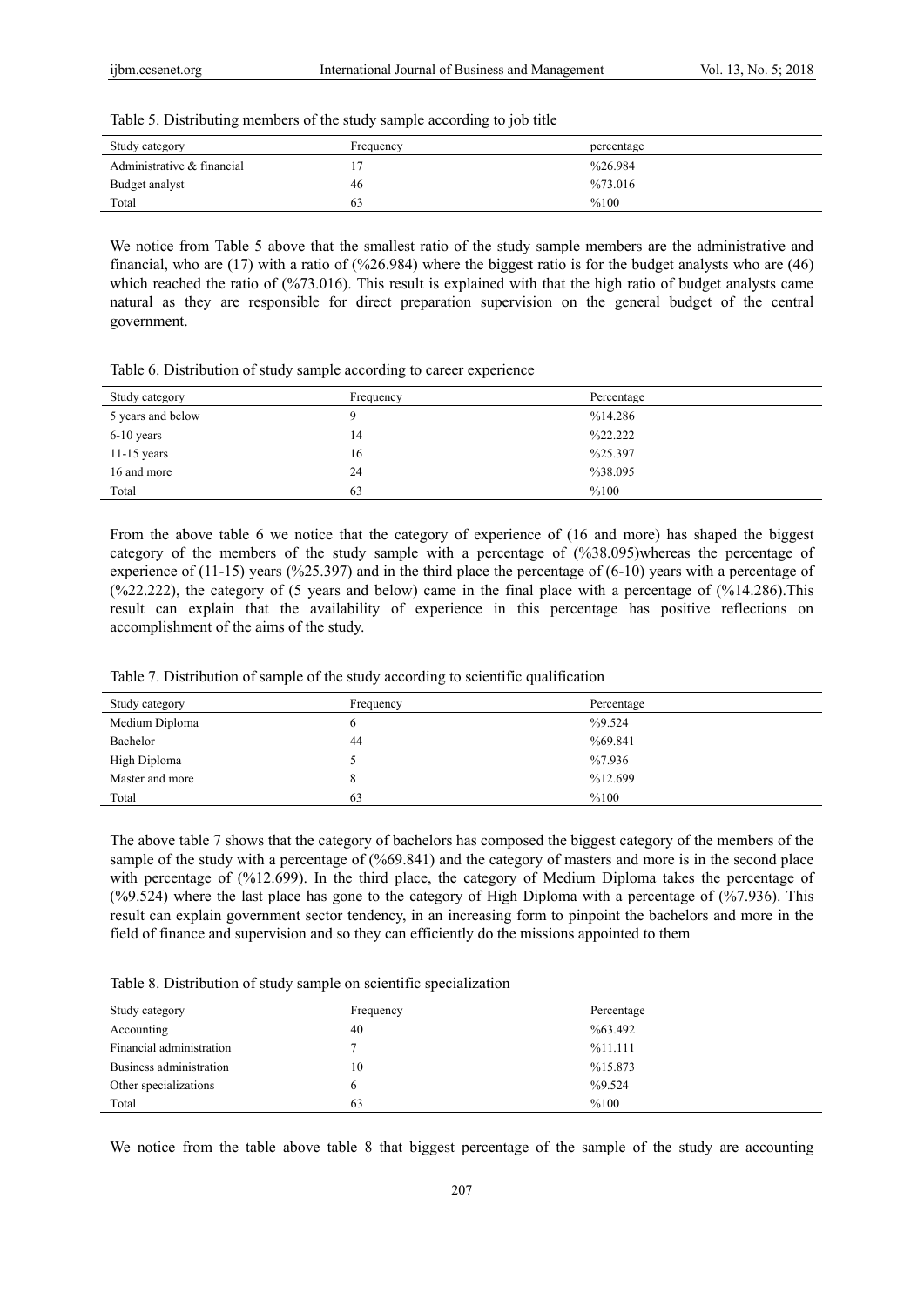specialists (40) which means a percentage of (%63.492), in the second rank, came the specialists of Business administration who are  $(10)$  with a percentage of  $(\frac{9615.873}{n})$  the third rank came Financial administration

Specialists who are (7) with a percentage of (%11.111). In the last rank, the other specialists who are (6) with a percentage of (%9.524).This result explains the availability of suitable scientific specialization for the study sample members which enables them control the fulfillment of the central government general budget, and issuing periodical reports about following and analysis and evaluation.

## *4.2 Study Hypotheses Testing*

## 4.2.1 The First Hypothesis Questions

Table 9 below indicates statistical average and standard deviation and relative percentage for each of question of the first hypothesis questions separately. They are tested through questions numbered (6-16) of the questionnaire. The results have been as the following:

Table 9. Statistical average, standard deviation and relative percentage for each of questionnaire items related to improving the efficiency of estimating general budget on the bases of final account statement

| Question no | Question                                               | Arithmetical | Standard  | Relative Importance |
|-------------|--------------------------------------------------------|--------------|-----------|---------------------|
|             |                                                        | average      | deviation |                     |
| 6           | Final account statement helps indicate the state's     | 4.76         | 0.81      | High                |
|             | financial position                                     |              |           |                     |
| 7           | Information provided by the Final account statement    | 5            | 072       | Very high           |
|             | indicate the incomes and current spending accurately   |              |           |                     |
| 8           | Final account statement contributes to introduce       | 3.67         | 098       | Medium              |
|             | information help improve planning operation            |              |           |                     |
| 9           | Final account statement shows the actual capitalist    | 5            | 0.66      | Very high           |
|             | incomes and spending and their resources               |              |           |                     |
| 10          | Final account statement shows the surplus and          | 5            | 0.92      | Very high           |
|             | shortage in the central government general budget for  |              |           |                     |
|             | the year covered                                       |              |           |                     |
| 11          | Final account statement shows necessary financial      | 4.86         | 1.08      | high                |
|             | budget data                                            |              |           |                     |
| 12          | Final account statement enables analyzing activities   | 4.40         | 0.76      | High                |
|             | spending and general services that it fulfill          |              |           |                     |
| 13          | Final account statement is considered an active tool   | 4.06         | 0.69      | High                |
|             | helps improve estimation of central government         |              |           |                     |
|             | general budget preparation                             |              |           |                     |
| 14          | Final account statement specify reasons of deviations  | 4.24         | 1.03      | High                |
|             | happen during general budget fulfillment, if there are |              |           |                     |
|             | to avoid in the future                                 |              |           |                     |
| 15          | Final account statement help recognize the extent of   | 4.35         | 0.84      | High                |
|             | efficiency in estimating current general budget and    |              |           |                     |
|             | consequently work for improving its accuracy in the    |              |           |                     |
|             | future                                                 |              |           |                     |
| 16          | Final account statement contributes in assessing       | 3.17         | 0.71      | Medium              |
|             | performance in respect of commitment to laws and       |              |           |                     |
|             | systems                                                |              |           |                     |
| $6 - 16$    | All questions together                                 | 4.41         | 0.85      | high                |

Data included in the table 9 to the point of view of the members of the study sample about the Final account statement and its role in improving the efficiency of estimations of central government general budget came with a degree of importance (very high, high, medium). Questions number (7) occupied the information provided by Final account statement showing the current incomes and spending accurately. Question number (9) that Final account statement shows that the real current capital incomes and spending and their resources. Question number (10) Final account statement shows the surplus or shortage in the general budget for the year it covers came in the first rank with a medium of (5) and standard deviation of (0.92, 0.72, 0.66). Question number (16) that the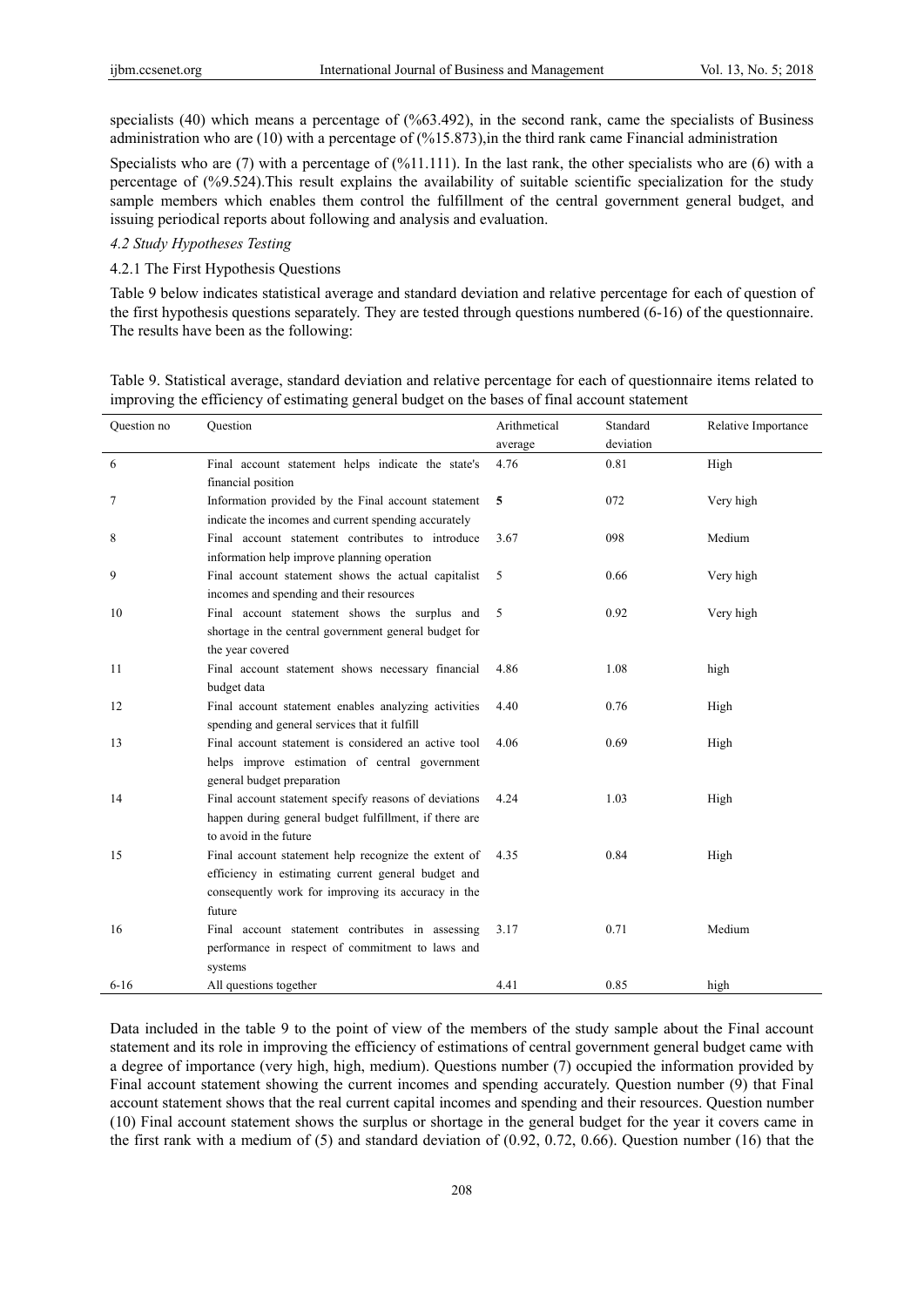Final account statement contributes in assessing performance in respect of commitment to laws and systems occupied the last rank with a medium of (3.17) and standard deviation of (0.71). Also, the responses of study sample were positive towards all questionnaire items. The general medium has reached (4.41) and standard deviation of (0.85) which is more than medium value of the measurement tool which is (3).This result explains the existence of harmony in point of views of the employees of the general budget department about information of final account statement and its role in improving the efficiency of central Jordan government budget estimations. The role of this information importance is relatively high.

## 4.2.2 Testing First Hypothesis

HO1: There is no role of the final account statement information in improving the efficiency of central Jordan government budget estimations from the view of general budget department employees

Table 10 shows results of (One Sample T- Test) to one sample of the first hypothesis on the level of value  $(0.05>a)$ 

|  |  | Table 10. Results of (One Sample T- Test) for the first hypothesis |
|--|--|--------------------------------------------------------------------|
|--|--|--------------------------------------------------------------------|

| (T) computed | (T) scheduled | P- value | Theoretical | Medium | Standard  | Degrees<br>οt | result  |
|--------------|---------------|----------|-------------|--------|-----------|---------------|---------|
|              |               |          | medium      |        | deviation | freedom       |         |
| 7.168        | . .69         | 0.008    |             | ۰.,    | $_{0.85}$ | 62            | refusal |

Results of testing the first hypothesis indicate in table 10 above that the value of computed (T) equals (7.168) and it is higher than its scheduled value which equals (1.96). The value of (P- value) reached (0.008) and it is less than the value  $(0.05\ge a)$ . As the base of decision is accepting the nil hypothesis if the value of computed (T) is less than scheduled value, and refusing nil hypothesis if the value of computed (T) is more than scheduled value. So, nil hypothesis is refused and accepting the substitute hypothesis which provided that there is a role of final account statement information in improving the efficiency of central Jordan government budget estimations from the views of employees of the general budget department. This study results agree with the results of (Ismail & Adas, 2010) that point that final account statement Contributes to knowledge of the extent of the preparation of public budget studies. This study results agree with the results of each of (Hijazi, 2007) & (Ahmero, 2003) that point that final account statement enables to evaluate government achievements and evaluate its performance in an accurate and realistic way.

## 4.2.3 Second Hypothesis Testing

HO2: There are no significant statistical differences of the role of final account statement information in improving the efficiency of central Jordan government budget estimations due to demographic variables of the employees of the general budget department. To check the validity of this hypothesis, variation analysis (ANOVA) is used where the results come up as shown in table 11.

| demographic    | Freedom degree | (F)scheduled | (F) computed | <b>SIG</b> | result     |
|----------------|----------------|--------------|--------------|------------|------------|
| variables      |                |              |              |            |            |
| gender         |                | 1.96         | 0.921        | 0.261      | Acceptance |
| Job title      |                | 1.96         | 0.319        | 0.120      | Acceptance |
| Job experience | 3              | 1.96         | 0.328        | 0.803      | Acceptance |
| Scientific     | 3              | 1.96         | 1.167        | 0.346      | Acceptance |
| qualification  |                |              |              |            |            |
| Scientific     |                | 1.96         | 0.615        | 1.201      | Acceptance |
| specialization |                |              |              |            |            |

Table 11. Results of test (One Way ANOVA) for the second hypothesis

Results of testing the second hypothesis in table (11) above indicate that (F) computed value for all demographic variables is less than its scheduled value which equals (1.96) in value level (0.05>a).

As decision rule is the acceptance of nil hypothesis if (F) computed value is less than scheduled value, and refusing the hypothesis if (F) computed value is more than scheduled value. So, the substitute hypothesis is refused, and the nil hypothesis is accepted which suggests that there are no significant statistical differences of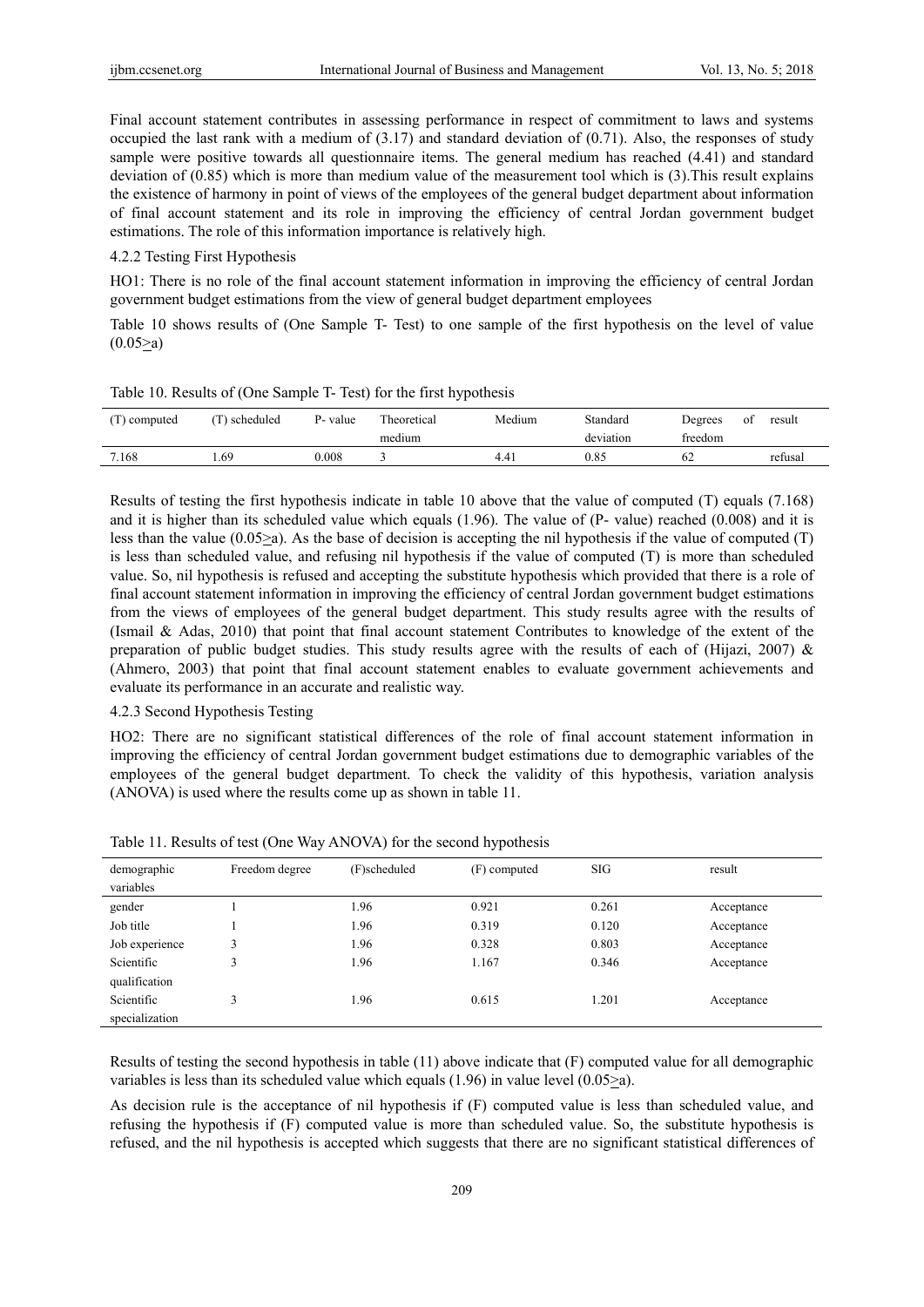the role of final account statement information in improving the efficiency of central Jordan government budget estimations due to demographic variables of the employees of the general budget department. This result explains that information of final account statement has the same importance to all members of the study sample. This is because of their recognition of the importance of the role it plays in improving the efficiency of central government budget estimations.

#### **5. Conclusions and Recommendations**

After doing necessary and suitable statistical analyses, the researcher concludes that final account statement and the information it provides come after fulfilling central general government budget. This makes it a very important supervisional tool lead to evaluating the wholly financial performance of the central government accurately. This is through comparing actual performance of the budget with the planned performance, and limiting deviations and analyzing their causes. Consequently, it can be dependent to improving the efficiency of central Jordan government budget estimation. Moreover, final account statement information has the same importance for all members of the sample of the study. This is because of their recognition of the importance of the role it plays in improving the efficiency of Jordan central government budget estimations as it is based on real information that actually that have been done. In light of these conclusions, the researcher recommends the following:

The necessity to depend on final account statement information in Jordan central government in amore and justified form, because depending on it helps indicate financial position of the government, and show current capitalist incomes and spending and their resources in an a curate form. It also indicates the surplus or the shortage in the general budget for the financial year it covers, and improving planning operation.

The necessity to depend on final account statement information in Jordan central government in amore and justified form, because depending on it indicates necessary budget financial data, and analyzing activities spending and the different general services it fulfills. It also helps improve central government budget estimations. It contributes to performance evaluation of laws and legislations commitment. Finally, it helps define causes of deviations which helps recognize the efficiency in estimating central government current budget and to improve it accuracy in the future.

The necessity to do more studies in the future about ways to improve efficiency of central government budget estimations where they are similar to this current study or completing or developing to it in governmental foundations that have financial and administrative independence.

#### **References**

Abd-el-Jaleel, T. (2008). *Government Accounting* (2nd ed.).Jordan University, Amman, Jordan.

- Ahmrou, I. H. (2003). *Government Accountability from Tradition to Modernity* (1st ed.). Dar Al-Masirah for Publishing, Distribution and Printing, Amman.
- Al-Hiyasat, H. (2013). Management incentives and its impact on the control procedures from the point of view of internal auditors in the public sector financial management in Jordan. *IUG Journal of Economics & Business, The Islamic University of Gasa, 21*(2), 189-212.
- Al-Khatib, K. S., & Mahayni, M. K. (2008).Government Accounting (1<sup>st</sup> ed.). Dar Wael for Publishing and Distribution, Amman, Jordan.
- Ashi, B. (2016). The Quality of Information and Communication Technology and its Effect on the Efficiency of Internal Auditing at the National Institution for Well Works. Unpublished Master Thesis, Qasidi Marabah University, Wafralah, Algeria.
- Ghura, F. A. K. (2016). The Statutory regulation of the Public Budget in Palestinian Legislation, Descriptive Analytical Study. Master Thesis Unpublished, Islamic University of Gaza.
- Guajarati,D.N.(2004). *Basic Econometrics* (4th ed.). McGraw Hill, NewYourk,UNA.
- Hajjawi, H. A. A. (2004). *The Scientific and Practical Assets in Government Accounting* (2nd ed.). Dar Hamed for Publishing and Distribution, Amman, Jordan.
- Halas, S. A. (2006) The Role of Budgeting As a Tool for Planning and Control Tool in Palestinian Civil Society Organizations. Islamic University Journal (Series of Humanitarian studies). *Islamic University of Gaza, 14*(1), 154-311.
- Hijazi, M. A. (2007). *Government Accountability and Public Financial Management* (7th ed.). Auther, Amman, Jordan.